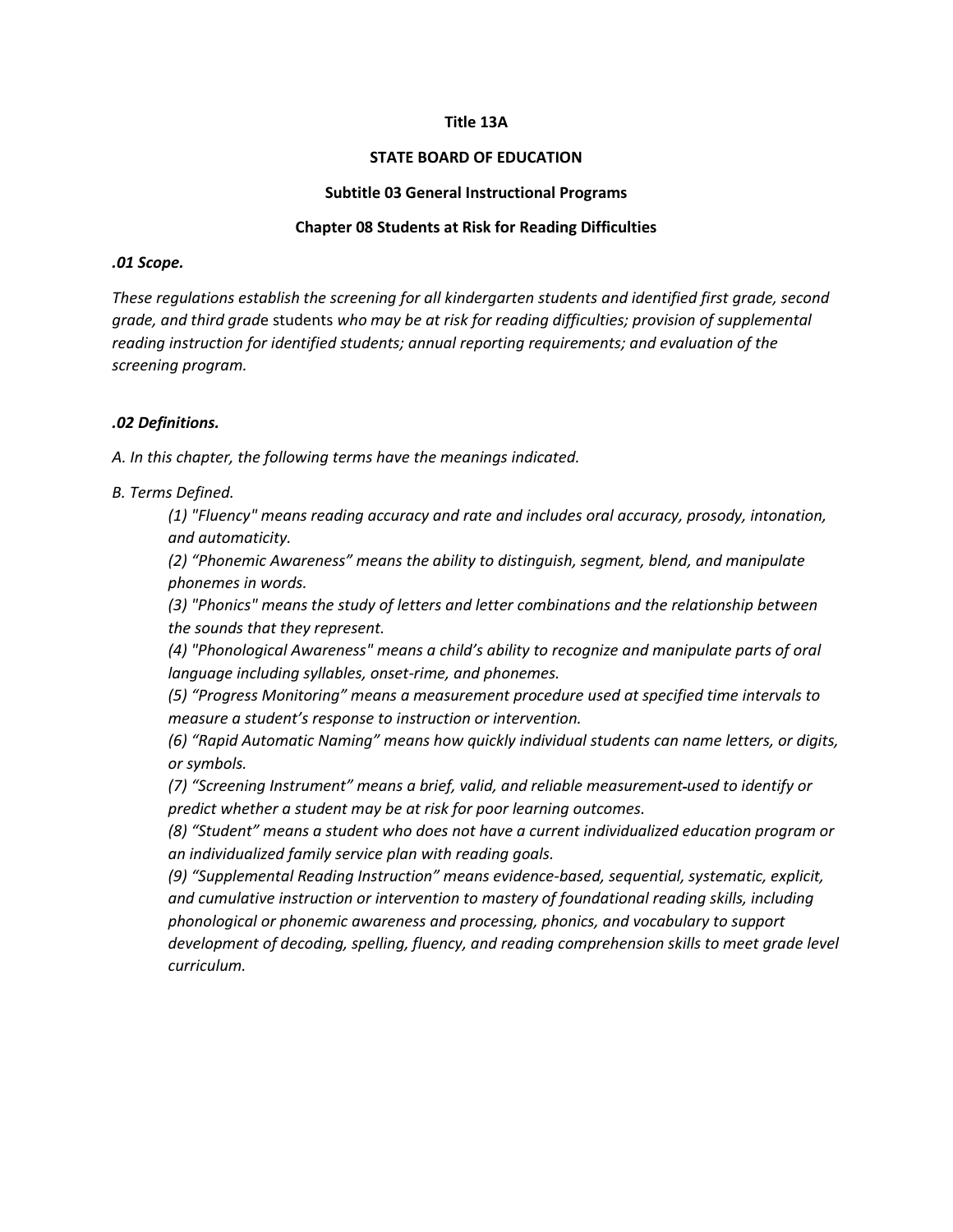## *.03 General Requirements.*

- *A. All local school systems will ensure that all students enrolled in a public kindergarten will be screened to identify if the student is at risk for reading difficulties and provided supplemental reading instruction aligned to the results of the screener.*
- *B. Beginning in the 2021-2022 school year, §§C and D of this Regulation apply to students in the second and third grades.*
- *C. Students in first, second, and third grade shall be included in the screening and the supplemental reading instruction program established by the local school system if they meet the following criteria:* 
	- *(1) were not previously screened;*
	- *(2) demonstrated difficulty mastering grade-level reading in the previous; or*
	- *(3) entered or transferred to a public elementary school.*
- *D. Screening is not required for students in first, second, or third grade if the local school system can demonstrate that the student who entered or transferred to a public elementary school has already been screened and demonstrates mastery of grade-level reading.*
- *E. The students shall be screened in accordance with the guidance of the selected screener.*
- *F. The screening schedule shall be established by the local school system, with initial screening taking place within the first 2 months of the beginning of the school year.*

## *.04 Screening Process*

- *A. Upon registration of a student or identification of a student at risk for reading difficulties, the local school system shall provide to the parent or guardian of the student the following:* 
	- *(1) a written description of the screening and supplemental instruction process in the school system; and*
	- *(2) any checklists or screener-specific forms needed to support the screening protocol and supplemental instruction process.*
- *B. The Department will provide a sample of a checklist on their website.*
- *C. The screening required under this regulation shall be conducted by any of the following school personnel:*
	- *(1) classroom teacher,*
	- *(2) school psychologist,*
	- *(3) reading specialist,*
	- *(4) special education teacher,*
	- *(5) speech-language pathologist,*
	- *(6) reading interventionist, or*
	- *(7) any other educator trained to use appropriate screening instruments.*
- *D. A local school system shall select one or more appropriate screening instruments that meet the following criteria:* 
	- *(1) accurately and reliably identifies students at risk for poor learning outcomes;*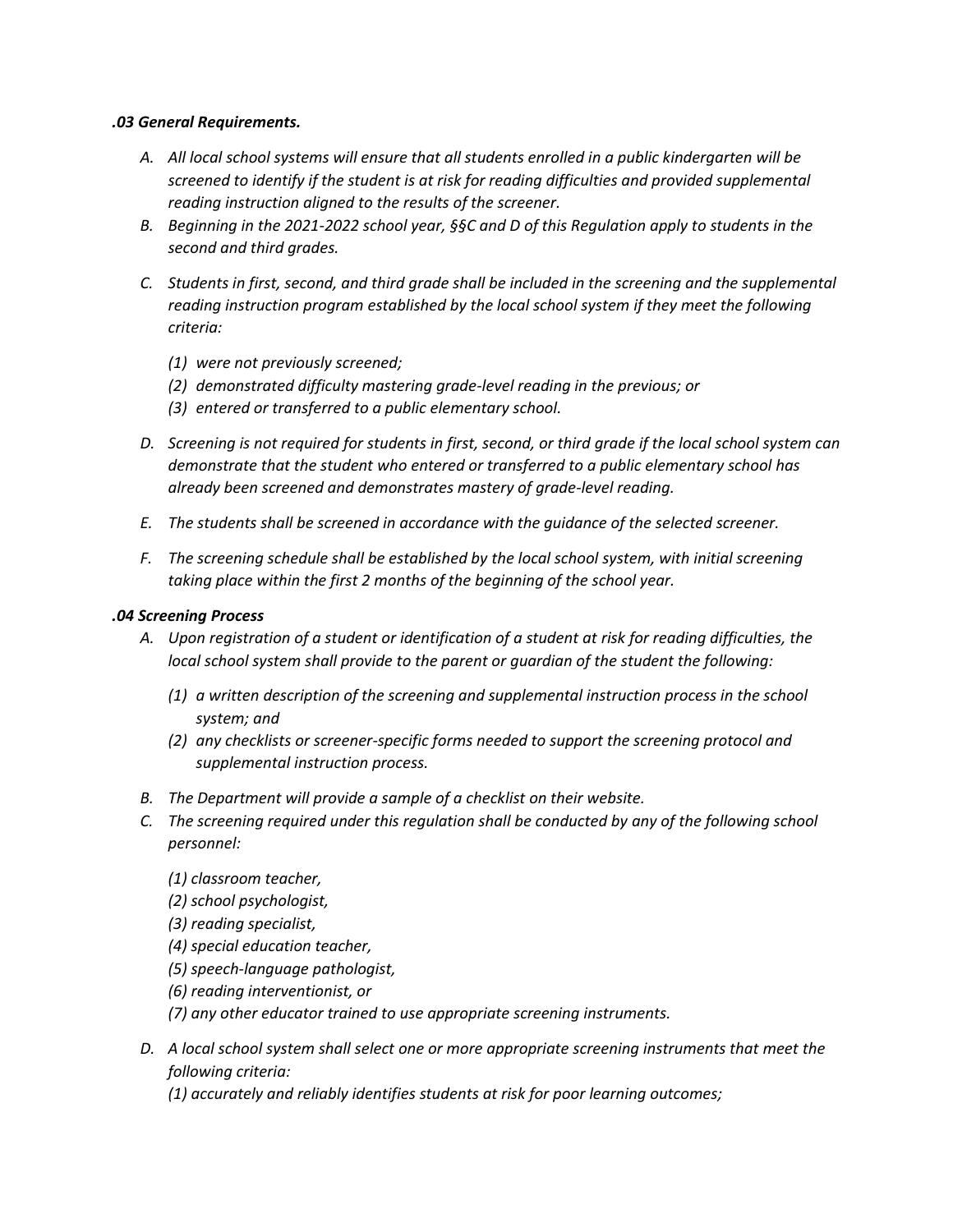*(2) are developmentally appropriate; (3) are economical to administer in time and cost; and (4) use norm-referenced or criterion-based scores.*

- *E. The appropriate grade-level screening instrument shall be based on foundational reading skills that include phonological and phonemic awareness and processing, including rapid automatic naming.*
- *F. Local school systems shall provide school staff with professional learning on age-appropriate, evidence-based, sequential, systematic, explicit, and cumulative instruction or intervention for student mastery of foundational reading skills, including phonological and phonemic awareness and processing, phonics, and vocabulary to support development of decoding, spelling, fluency, and reading comprehension skills to meet grade level curriculum.*

## *.05 Screening Results and Supplemental Reading Instruction*

- *A. If the screening results indicate that a student is at risk of reading difficulties:*
	- *(1) Within 30 calendar days of the screening, the local school system shall notify the parent or guardian of the student in writing of the screening results and a description of the supplemental reading instruction that shall be provided to the student.*
	- *(2) The local school system shall develop a supplemental reading instructional plan to address the student's identified areas of need.*
- *B. The supplemental instruction shall take place within the school day.*
- *C. Evidence-based supplemental Instruction shall be based on data and aligned with the specific areas of deficit for students identified at risk.*
- *D. The local school system may revise supplemental instruction based upon progress monitoring and the student's placement in an appropriate multi-tiered system of support.*

## *.06 Progress Monitoring*

- *A. Local school systems shall set an individualized review schedule of the supplemental reading instruction for each student at intervals of not more than 30 days for progress monitoring.*
- *B. The student's parent or guardian will receive written progress reports quarterly or upon revisions to supplemental instruction.*
- *C. The local school system may determine the supplemental reading instruction plan is completed when the student has achieved grade level reading standards based upon age-appropriate re-screening.*

### *.07 Reporting Requirements*